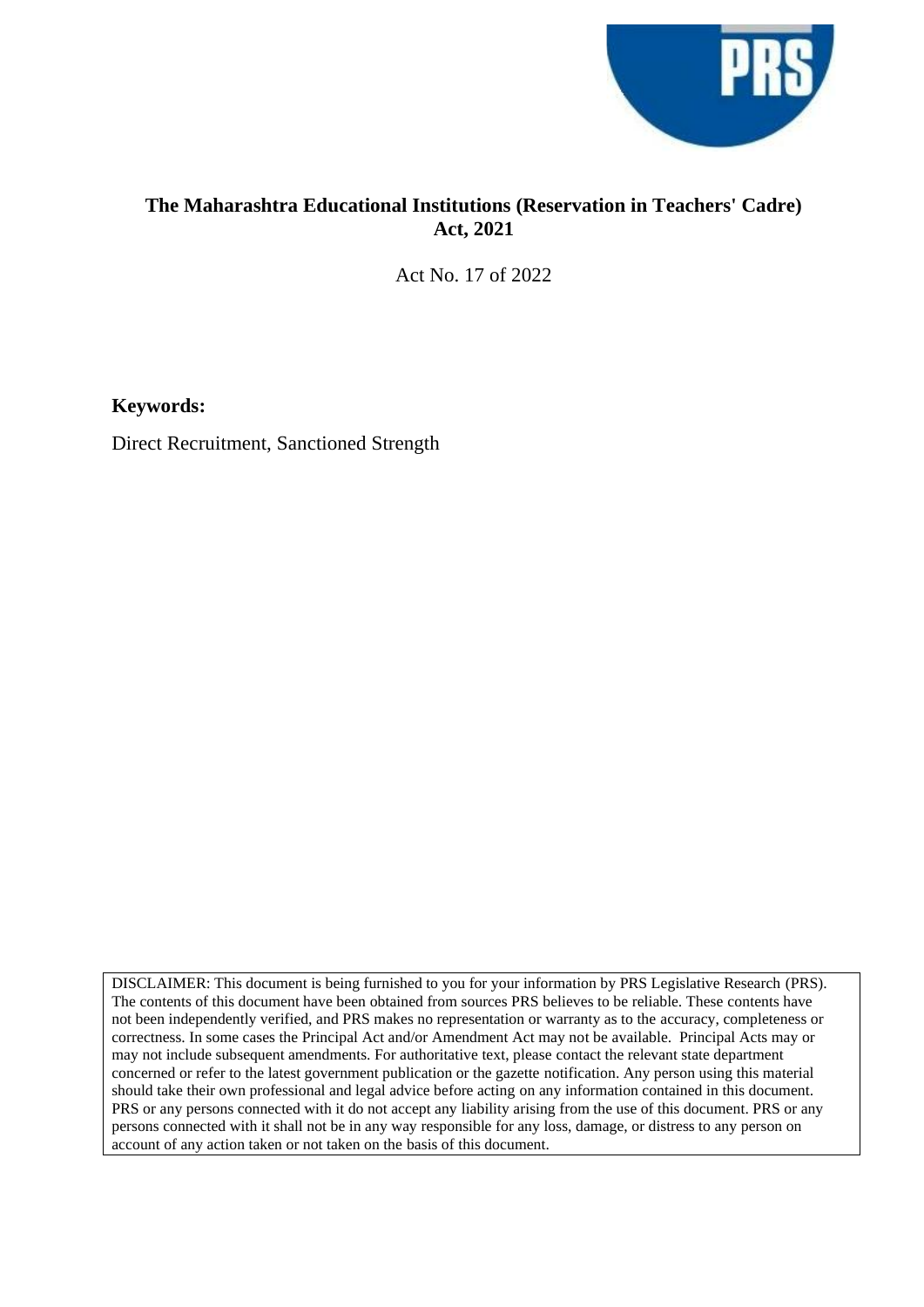

## शासन राजपत्र महाराष्ट्र

## असाधारण भाग

वर्ष ८, अंक ३(६)]

मंगळवार, जानेवारी २५, २०२२/माघ ५, शके १९४३ [ पृष्ठे ३, किंमत : रुपये २७.००

असाधारण क्रमांक १५

प्राधिकृत प्रकाशन

महाराष्ट्र विधानमंडळाचे अधिनियम व राज्यपालांनी प्रख्यापित केलेले अध्यादेश व केलेले विनियम आणि विधि व न्याय विभागाकडून आलेली विधेयके (इंग्रजी अनुवाद).

In pursuance of clause (3) of article 348 of the Constitution of India, the following translation in English of the Maharashtra Educational Institutions (Reservation in Teacher's Cadre) Act, 2021 (Maharashtra Act No. XVII of 2022), is hereby published under the authority of the Governor.

By order and in the name of the Governor of Maharashtra,

SATISH WAGHOLE,

I/c. Secretary (Legislation) to Government, Law and Judiciary Department.

## MAHARASHTRA ACT No. XVII of 2022.

(First published, after having received the assent of the Governor in the "Maharashtra Government Gazette", on the 25th January 2022).

An Act to provide for the reservation of posts in appointments by direct recruitment of persons belonging to the Scheduled Castes, Scheduled Tribes, De-notified Tribes (Vimukta Jatis), Nomadic Tribes, Special Backward Category, Other Backward Classes and Economically Weaker Sections to teachers' cadre in certain Educational Institutions established, maintained or aided by the State Government and for the matters connected therewith or incidental thereto.

WHEREAS it is expedient to provide for the reservation of posts in appointments by direct recruitment of persons belonging to the Scheduled Castes, Scheduled Tribes, De-notified Tribes (Vimukta Jatis), Nomadic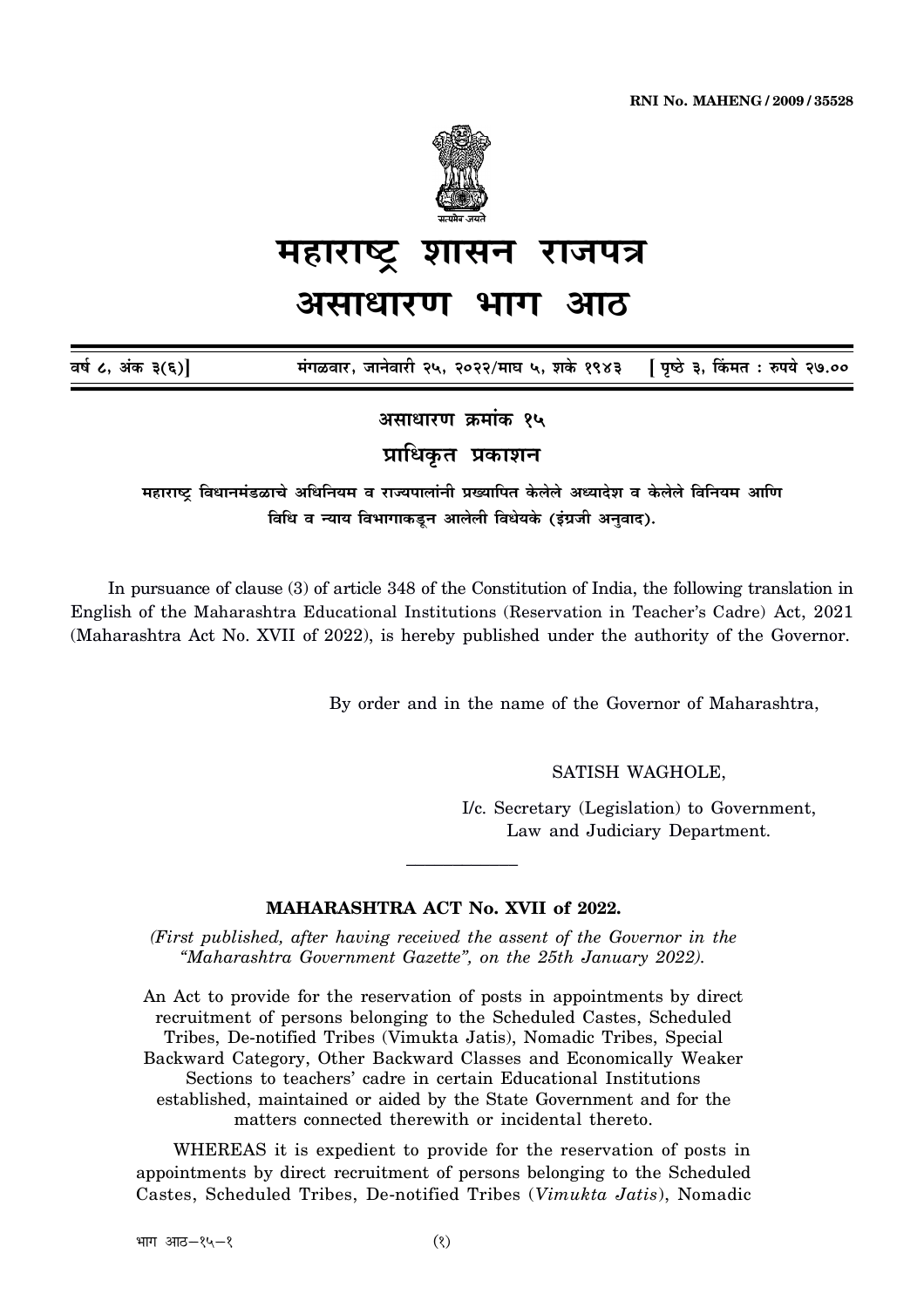Tribes, Special Backward Category, Other Backward Classes and Economically Weaker Sections to teachers' cadre in certain Educational Institutions established, maintained or aided by the State Government and for the matters connected therewith or incidental thereto; it is hereby enacted in the Seventy-second Year of the Republic of India, as follows:-

Short title commence-

ment.

**1.** (*1*) This Act may be called the Maharashtra Educational Institutions and (Reservation in Teachers' Cadre) Act, 2021.

(*2*) It shall come into force on such date as the State Government may, by notification in the *Official Gazette,* appoint.

Definitions.

**2.** In this Act, unless the context otherwise requires,—

(*a*) "branch of study" means a branch of study leading to four principal levels of qualifications at diploma, bachelors (under graduate), masters (post graduate) and doctoral (Ph.D.) levels;

(*b*) "De-notified Tribes (*Vimukta Jatis*)" means the Tribes declared as such by the Government from time to time;

(*c*) "direct recruitment" means the process of appointing faculty by inviting applications against public advertisement from persons eligible to teach in an Educational Institution;

(*d*) "Economically Weaker Sections" means such weaker sections as are referred to in *Explanation* to clause (*6*) of article 15 of the Constitution of India;

(*e*) "Educational Institution" means,—

(*i*) a university established or incorporated by or under a State Act and receiving aid from the State Government;

(*ii*) an institution, declared as an institution deemed to be university under section 3 of the University Grants Commission Act, 1956 and maintained by or receiving aid from the State Government;

(*iii*) an institution or college or group of institutions or colleges maintained by or receiving aid from the State Government and affiliated to an institution referred to in sub-clause (*i*) or a constituent unit of an institution referred to in sub-clause (*i*) or sub-clause (*ii*)*; or*

(*iv*) an institution or college or a group of institutions or colleges maintained by a society or trust or private management body and receiving aid from the State Government, whether directly or indirectly and affiliated to an institution referred to in sub-clause (*i*); or

(*v*) an educational institution established by the State Government under the Societies Registration Act, 1860; 21 of

(*f*) "faculty" means the faculty of an Educational Institution;

(*g*) "Government" or "State Government" means the Government of Maharashtra;

(*h*) "minority educational institution" means the Government approved institution established and administered by the minority having right to do so under clause (*1*) of article 30 of the Constitution of India;

(*i*) "Nomadic Tribes" means the Tribes wandering from place to place in search of their livelihood as declared by the Government, from time to time ;

3 of 1956.

1860.